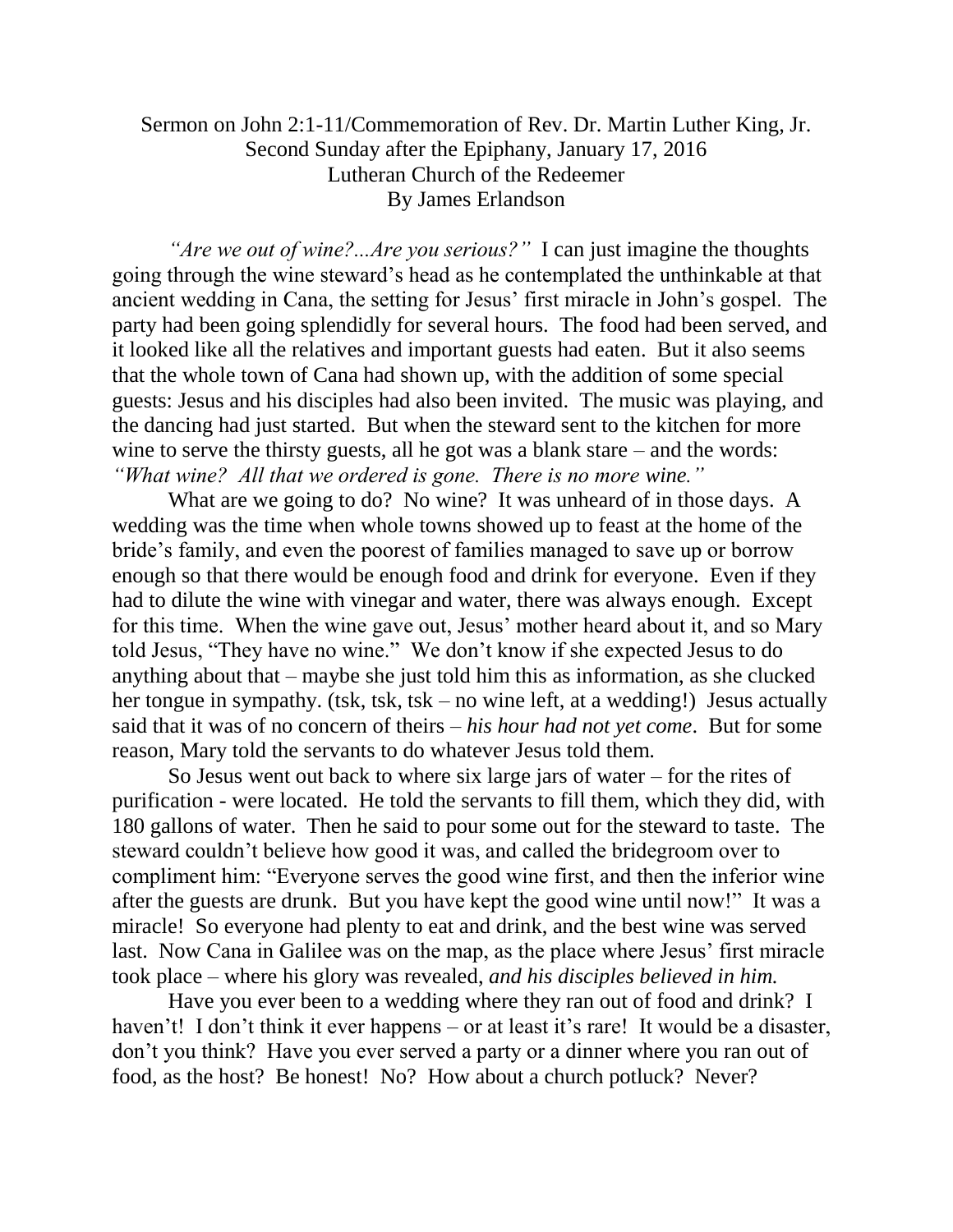Well, there was one time when we ran out here at Redeemer. It was about 10 years ago, maybe more. I remember it well. It was summer, and it was one of our weekly community/family nights, when we held an event we called "Ribfest". We had planned it for weeks. The Sunday before we happened to read the gospel about "Loaves and Fishes" – where the food never ran out. So – you guessed it – we decided to make it a "free" event (one of my hair-brained schemes – I'll take the blame for this one). We had ribs for 200 – but once word got out, the undercroft was over-flowing with neighborhood families, plus our own church folk. Early on I got word that the ribs were going fast. Carla and Rebecca started trimming the ribs down to one rib per person. Then parents had to share with their kids. But we had plenty of rice and salad. Finally, the ribs ran out. Some didn't get any. A few folks were upset, but it wasn't a total loss. The church was full! We had African drum music and dancing in the Learning Center afterwards – so everyone had a great time. But I will always remember this as "the day that the ribs ran out". I'm no miracle worker. Jesus changed water into wine, but I can't create ribs out of nothing. This is not a farm. We're city folk. And that's the truth.

Back to the gospel - about that wedding. Somehow it seems that this story is about God's abundance in the midst of scarcity. How you and I often discover that we are tapped out – out of energy, out of ideas, out of resources – maybe out of money. The bridal party in the gospel ran out of wine – the most essential part of a successful wedding, even more than the food! Today, in the church, and often in our lives, we feel that we have run out of time and money – our most important resources, we think. Last week, we had to draw on our reserves in the Vanguard Account to make payroll – and it's not the first time in our 125 years that we've had to do this. We do it every heating season. And so, we think, we're out of luck! We're done. It's time to shut the doors, and quit.

Then, and only then, it seems, we start to pray. We don't know what to do ourselves, so we pray to God, and ask for a miracle. Maybe God answers, maybe not. But if we keep praying, and also keep our eyes open – and most of all, keep on praising God and keeping our eyes out for our neighbor – we may discover what is at the heart of the matter: *that Jesus is present with us – even in our perceived scarcity – present in the Word, in the bread and wine, in the acts of kindness and love that are shared in Jesus' name with our neighbors.*

Truth be told, some say that "the wine has run out" when it comes to the whole Church these days. The Evangelical Lutheran Church in America has shrunk by some 2000 congregations in the 25 years since we started, and membership has declined from 6 million to  $3-1/2$  million – so we're not the only ones! There are a lot of Lutheran churches like ours that have gone from worshiping 150 per Sunday to less than 100 a week. There are a lot of reasons for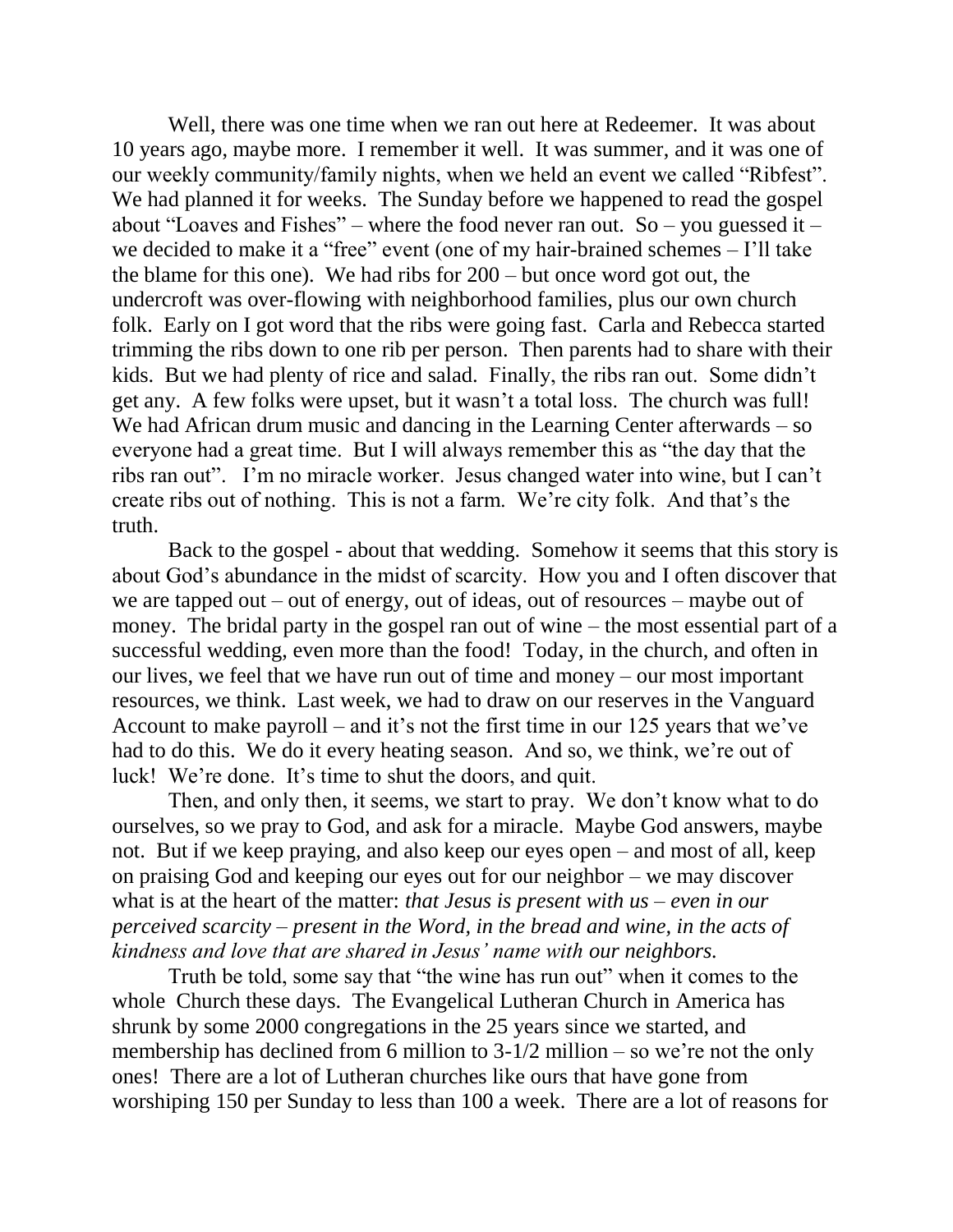this – some due to location, or cultural shifts, shifting demographics or age. It's a common story throughout the United States. There are lots of studies about this, but mostly we don't know why or what to do. Some say that the wedding party's over, and within a generation the Church as we know it may just disappear. That's why so many people are so scared about the future, I think. What's going to happen to an institution that has been so central to our existence for so long?

So I look back at this story in the gospel about that wedding in Cana, for some clues – because we need a miracle about now! One thing I notice is that no church, synagogue or Temple is mentioned. The wedding feast is at somebody's home, of course. And Jesus is present there, at the party at home, out in some village somewhere, far away from Temple or church. His mother notices there is a problem, and tells Jesus about it (the wedding party is in danger – there is no wine). And Jesus' first comment is: "Of what concern is that to you and me?" So what if the party's over for the Church? Do you think that Jesus is going to disappear? No, Jesus' work will continue – no matter what happens to the Church! And essentially, in the gospel, Jesus just tells people to use what they have. They have six large jars for purification rites – just fill them with water. You have water, right? Okay – serve it to your guests. Then the water became wine, and it was enough – and it was better than anything else that you had prepared, because you hadn't planned for it, and just served it out of faith and obedience to the Lord.

Maybe we have to look at what we have, instead of what we lack. We may not have much money – but that seems to be all that's drying up. And actually, we have much more than many communities do around the world – we just have to learn how to share it! We have people (to be sure, not as many as before) with an abundance of gifts and talents – and there are a lot of people in this city who need faith and hope these days! We have a roof over our heads, we have wine and bread, we have lots of candles. But most of all, we have people, we have the gospel, we have faith, and Jesus Christ is present with us – and that's all we need.

We have all the gifts for ministry that we need to bring life into the Church – and more importantly – the love of Christ out into the world! Read the words of Paul in his letter to the Corinthians: *"Now there are a variety of gifts, but the same Spirit; and there are varieties of services, but the same Lord…To one is given through the Spirit the utterance of wisdom, and to another the utterance of knowledge according to the same Spirit, to another faith by the same Spirit, to another gifts of healing by the one Spirit, to another the working of miracles, to another prophecy, to another the discernment of spirits, to another various kinds of tongues, to another the interpretation of tongues. All these are activated by one and the same Spirit, who allots to each one individually just as the Spirit chooses."*

So when we gather together, we have all that we need - when we use these gifts for the common good, for the building up of the whole community. The wine